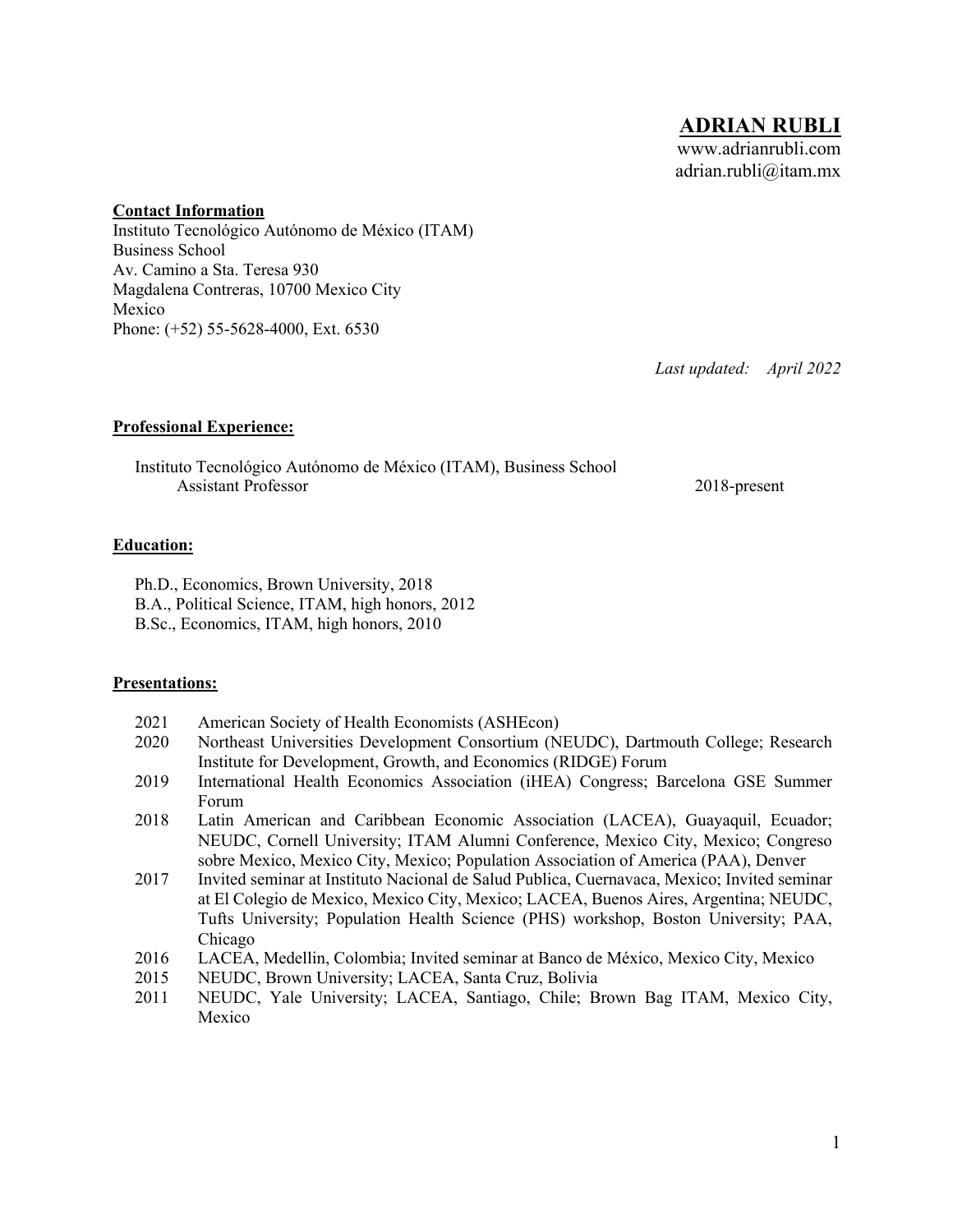### **Professional Activities:**

Refereeing for Journal of Public Economics, Latin American Economic Review, The World Bank Economic Review.

Population Studies and Training Center affiliate, Brown University, 2015-2018 Spatial Structures in the Social Sciences affiliate, Brown University, 2015-2018

### **Honors and Fellowships:**

- 2019 Victor L. Urquidi Economics Prize (2<sup>nd</sup> place), Mexico
- 2018 Joaquin Xirau Icaza Economics Prize, Mexico
- 2018 Student Paper Prize (3<sup>rd</sup> place), International Health Economics Association (iHEA)
- 2016 Watson Institute for International and Public Affairs Fellowship, Brown University
- 2016 Banamex Award in Economics (honorable mention), Mexico
- 2012 Autonomous University of Nuevo Leon (UANL) Research Award, Mexico

### **Working Papers:**

"Trade-Offs between Access and Quality in Healthcare: Evidence from Retail Clinics in Mexico" – *R&R at Journal of Public Economics*

"Eye-opening Products: Uncertainty and Surprise in Cataract Surgery Outcomes" (joint with Emilio Gutierrez and José Tudón)

"Delays in Death Reports and their Implications for Tracking the Evolution of COVID-19" (joint with Emilio Gutierrez and Tiago Tavares) – *Covid Economics Working Paper*

"Over-the-Counter Access Regulations: Evidence from an Antibiotics Law in Mexico"

#### **Publications:**

"Electoral Repercussions of a Pandemic: Evidence from the 2009 H1N1 Outbreak" (joint with Emilio Gutierrez and Jaakko Meriläinen). *Journal of Politics*, forthcoming.

"Increasing Retirement Savings through Access Points and Persuasive Messages: Evidence from Mexico" (with Mariano Bosch). *Journal of Human Resources*, forthcoming.

"Local Water Quality, Diarrheal Disease, and the Unintended Consequences of Soda Taxes" (with Emilio Gutierrez). *World Bank Economic Review*, 36(1), p.1-18. February 2022.

"Information and Behavioral Responses during a Pandemic: Evidence from Delays in Covid-19 Death Reports" (with Emilio Gutierrez and Tiago Tavares). *Journal of Development Economics*, 154, 102774. January 2022.